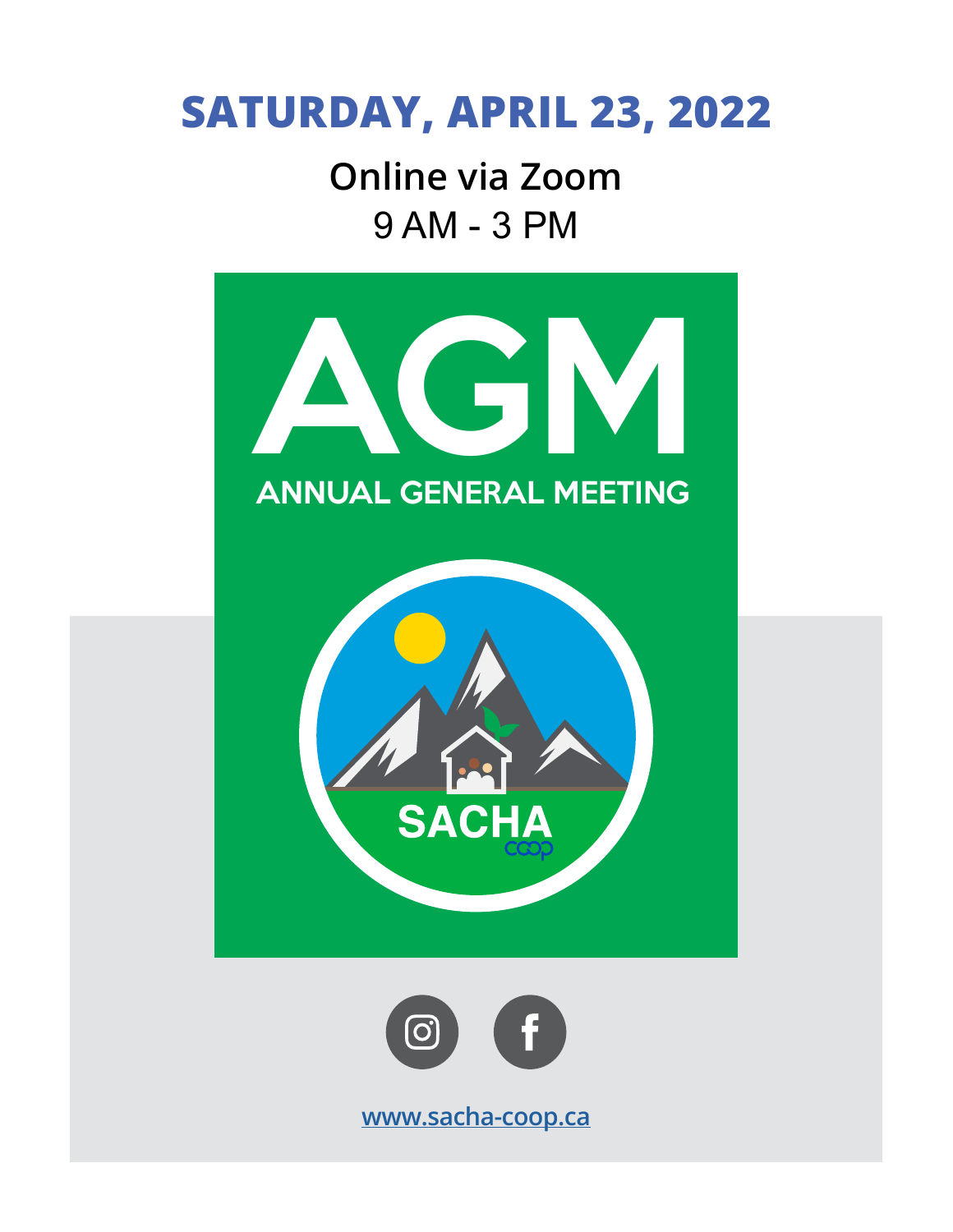

# [MEETING AGENDA](#page-2-0)<br>Proposed Agenda items

Proposed Agenda items and the day's events are outlined here

[HOW TO REGISTER](#page-3-0)<br>Find all registration inform

Find all registration information in this section

[WORKSHOP DETAILS](#page-4-0)<br>
Find all the information about this year's workshops and facilitators here

[2022 ELECTION - SACHA BOARD OF DIRECTORS](#page-7-0)<br>
Everything you need to know about running for SACHA's Board of Directors

[MINUTES FROM 2021 SGM MEETING](#page-9-0)<br>
The meeting minutes from SACHA's 2021 Special General Meeting (SGM)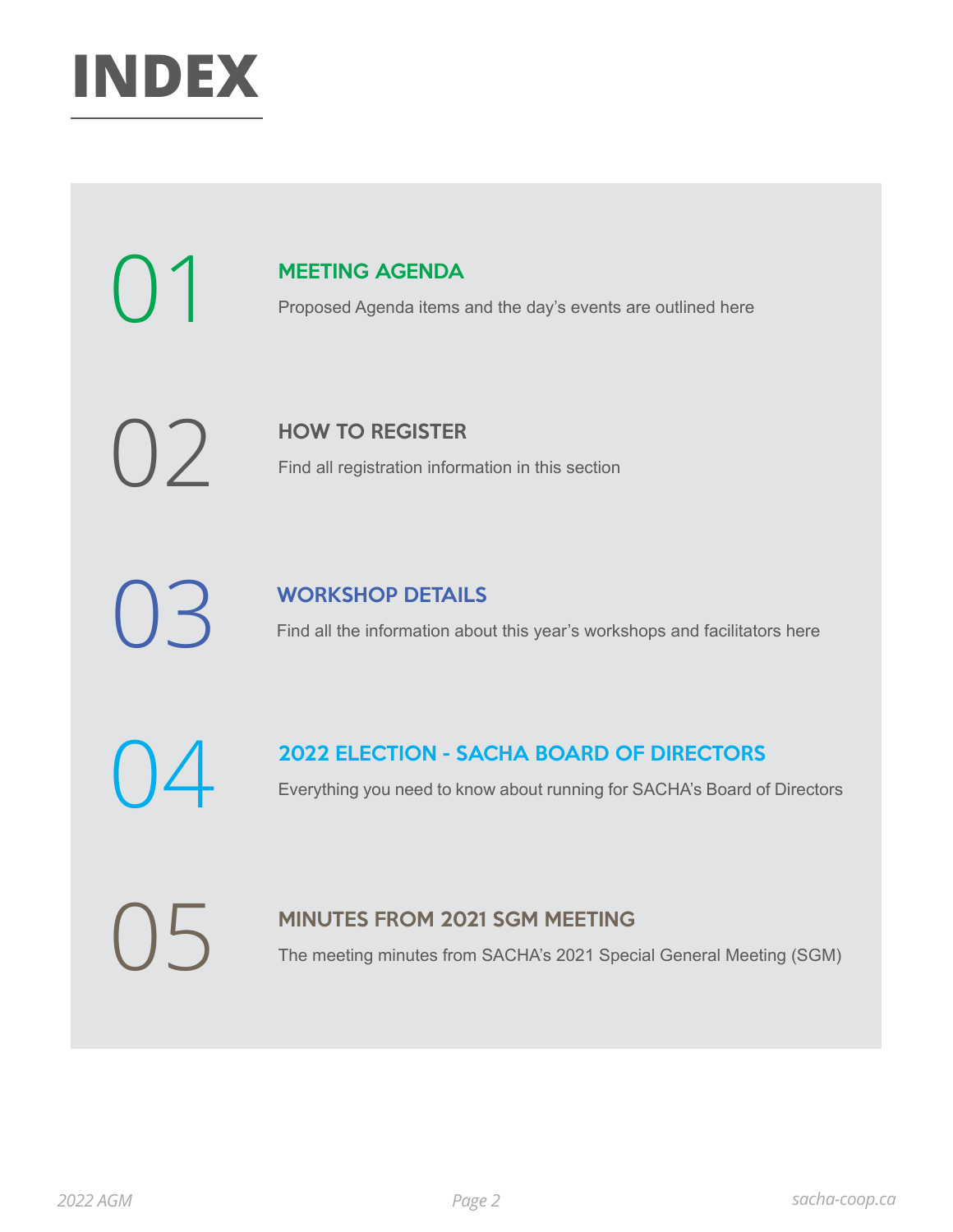# <span id="page-2-0"></span>**PROPOSED AGENDA**

### 8:30 - 9 AM JOIN VIRTUAL MEETING

Early sign-in is encouraged, in case of technical difficulties

### 9 - 10:30 AM MEETING CALLED TO ORDER

- Opening remarks
- Introductions
- Establish quorum

#### **1. APPROVAL OF THE PROPOSED AGENDA**

#### **2. APPROVAL OF THE [SGM MINUTES - NOVEMBER 27, 2021](#page-9-0)**

#### **3. AUDITOR'S REPORT**

- Motion to accept the Auditors Report and 2021 audited Financial **Statements**
- Appointment of Auditor for 2022 fiscal year
- Audited financial statements will be provided via email one week prior to the meeting.

#### **4. FINANCIAL REPORT**

• Motion to receive the Financial Report

#### **5. EXECUTIVE DIRECTOR'S REPORT**

#### **6. ELECTIONS FOR BOARD OF DIRECTORS [\(SEE PAGE 8\)](#page-7-0)**

- 1. Nominations
- 2. A few words from nominees
- 3. Selection of Scrutineers
- 4. Voting
- 5. Motion to destroy ballots

#### 10:30 AM TEN MINUTE BREAK

10:40 - 11:05 AM **7. REPORTS** a. Board of Directors Report b. Committee Reports c. Bulk Purchasing Report d. Greetings from CHF Canada 11:05 AM - 12 PM **8. SECTOR SUPPORT: PRINCIPAL 6 - CO-OPERATION AMONGST CO-OPERATIVES** • Presentation by SACHA Board of Directors 12 - 1 PM LUNCH BREAK 1 - 3 PM VIRTUAL WORKSHOPS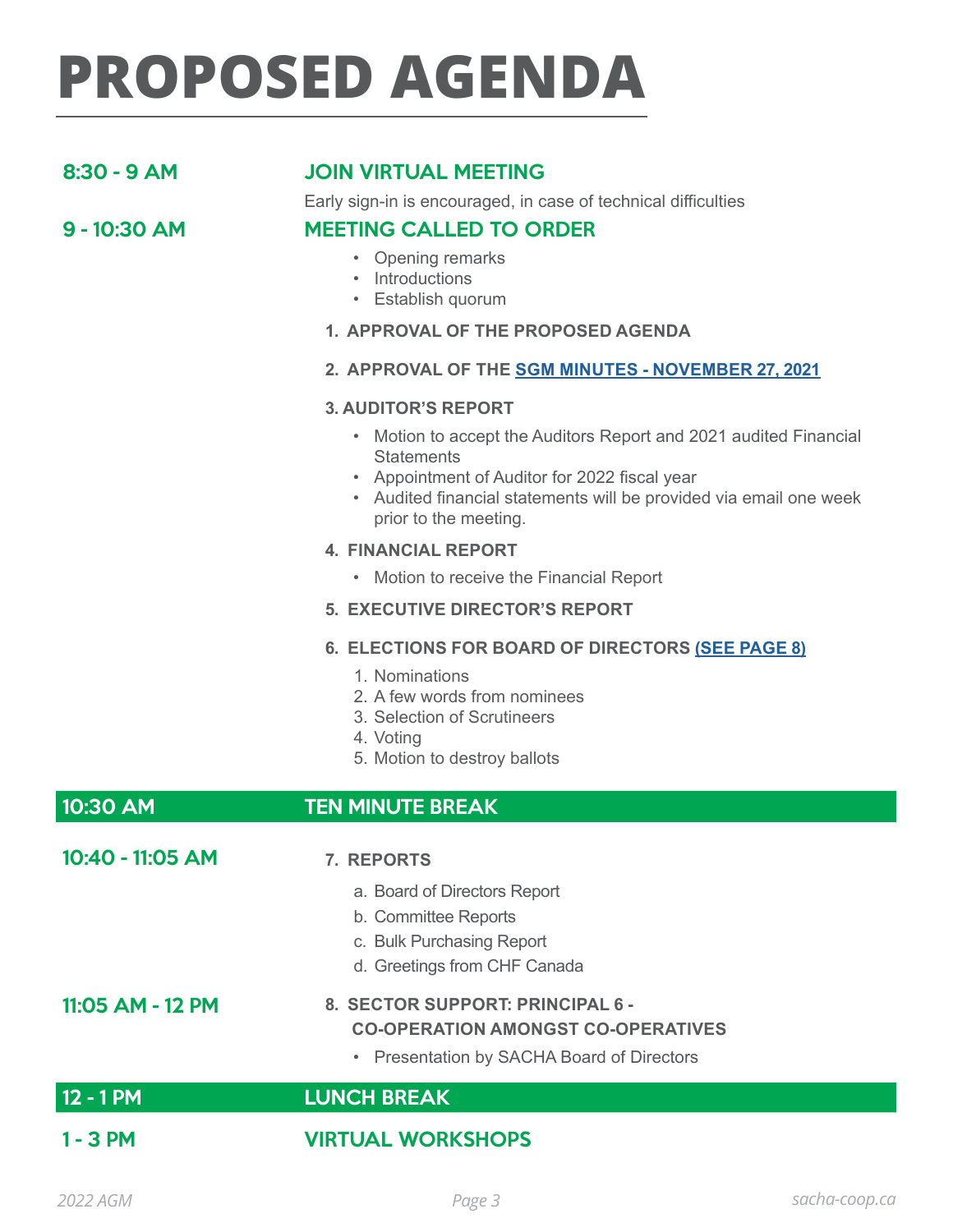# <span id="page-3-0"></span>**REGISTRATION**

### Registration Deadline: April 21, 2022

In an effort to limit paper usage and reduce our environmental impact, SACHA has moved towards the digitization of event Registration Forms. If you do not have online access to use this link, please contact SACHA's office via phone or email to register.

### AGM BUSINESS MEETING

#### Online via Zoom from 9 AM - 12 PM (GMT)

- There is no fee to attend
- Pre-registration is required
- Meeting will start at 9 AM sharp
- Ensure to log in to Zoom a few minutes early
- Registered attendees will be sent a meeting package via email in April

The business meeting will be followed by a one-hour break. Workshops will start at 1 PM. Workshops are optional and there is a cost per person to attend. Sign-up for the workshop of your choice on the registration form if you plan to participate.



## AFTERNOON WORKSHOPS

#### Online via Zoom from 1 PM - 3 PM (GMT)

- There are four workshops to choose from
- Pre-registration is required
- There is a fee per person to attend:
- Members: \$75 + GST
- Non-Members: \$100 + GST
- Members aged 35 and under: \$37.50 + GST

Workshop fees are only refundable if a workshop is cancelled due to low registration. If the person registered for a workshop cannot attend, the person or their co-op should find someone else to attend in their place.

### HOW TO REGISTER

- 1. Register in advance by visiting the link below; each person attending must be registered separately: https://us02web.zoom.us/meeting/register/tZ0qdOuprTgvHdQY1Cu02hnjbs3hrFUGlW0x
- 2. Complete the meeting registration form.
	- If you plan to attend a workshop, select the workshop of your choice when registering.
	- If you do not plan to attend a workshop, select "I do not plan to attend a workshop" under "the workshop I plan to attend is".
- 3. Receive a confirmation email containing information about joining the meeting after you register. The meeting package will be sent to you via email closer to the event.

## WORKSHOP PAYMENT DETAILS

If you plan to attend a workshop, please contact your co-op's office or Board to review their policy on funding and the registration process. Most co-ops have an education budget that allows the co-op to pay for member training and education. Your co-op will submit the registrations to SACHA. Individual members can pay for their own registration, if their co-op does not have funds available. Payment will be requested via invoice after the event.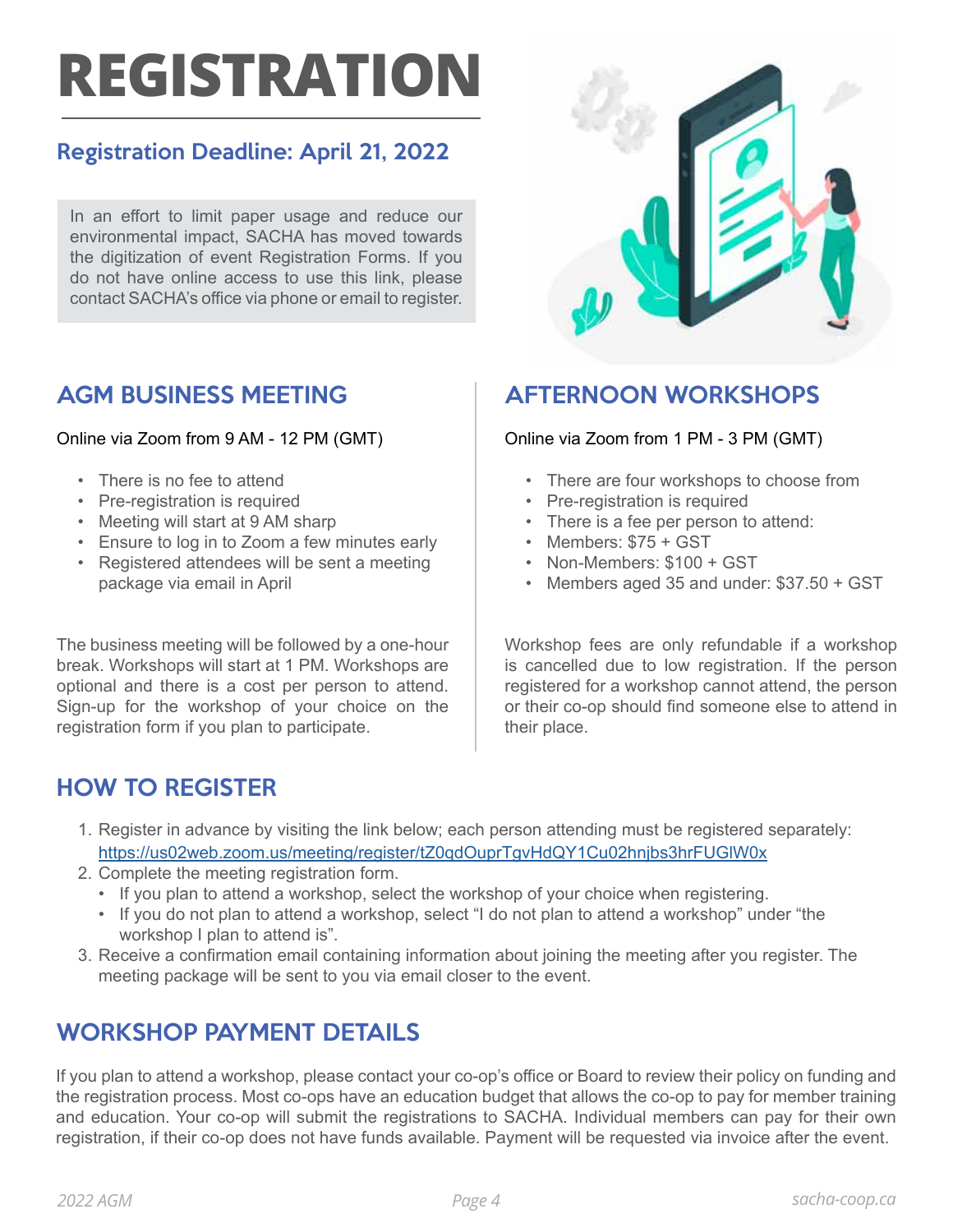<span id="page-4-0"></span>

# **WORKSHOPS DETAILS**

"Education is the passport to the future, for tomorrow belongs to those who prepare for it today." – Malcolm X

#### BEYOND DIVERSITY: BUILDING INCLUSIVE AND EFFECTIVE ORGANIZATIONS

#### *Facilitated by Thulasy Lettner*

In this workshop, we will start to understand the difference between the concepts of "diversity", "inclusion", "equity" and "equality" and how systemic discrimination is the barrier to achieving each. We will explore what systemic discrimination is, from the implicit biases of individuals to the disparities created by seemingly neutral organizational and institutional policies. And we will gain an understanding of how organizations can better achieve their diversity and inclusion goals.

#### BUDGETING BOOT CAMP

#### *Facilitated by Amanda Mori*

The first lesson at boot camp? It's not a "budget" it's a "spending plan." And in just two hours we'll not only help you create a realistic spending plan; we'll help you stick to it too. In this course, you'll learn the difference between needs and wants, why you should set goals, how to track spending, tricks to control wasted dollars, how to stick to your spending plan and live comfortably within your means so you accumulate less debt.

#### HOT TOPICS IN CO-OP LAW

#### *Facilitated by Erin Viala*

Join us for an informative session led by lawyer, Erin Viala to learn more about common legal issues in co-op communities that have everyone talking! From human rights and privacy to director liability, membership termination and governance, we invite you to bring your questions and take part in the discussion!

#### MURDER IS UNCOOPERATIVE: HOW TO BUILD SAFE AND HEALTHY CO-OP COMMUNITIES

#### *With Merrilee Robson*

*Murder is Uncooperative* is a book written by Merrilee Robson who worked for 12 years in communications and government relations for CHF Canada and is a founding director of the Co-operative Housing Federation of BC.

Join us for an interactive exploration of our shared goals through storytelling. We will discuss common interactions and issues experienced by people who live in co-ops which Merrilee will illustrate with readings from her exciting murder-mystery that takes place in a housing co-operative. Storytelling brings our experiences alive and learning through telling our stories creates strong networks.

Take this opportunity to meet members of other co-ops and share your concerns and dreams. You will receive resources to take back to your co-op and a new awareness of the importance of your own story. While reading the book is not necessary for the enjoyment of this workshop, it is a delightful take on life in a co-op. You can purchase Merrillee's book online at [Chapters](https://www.chapters.indigo.ca/en-ca/books/murder-is-uncooperative/9781682010310-item.html) or [Amazon](https://www.amazon.ca/Murder-Uncooperative-Merrilee-Robson/dp/1682010317/).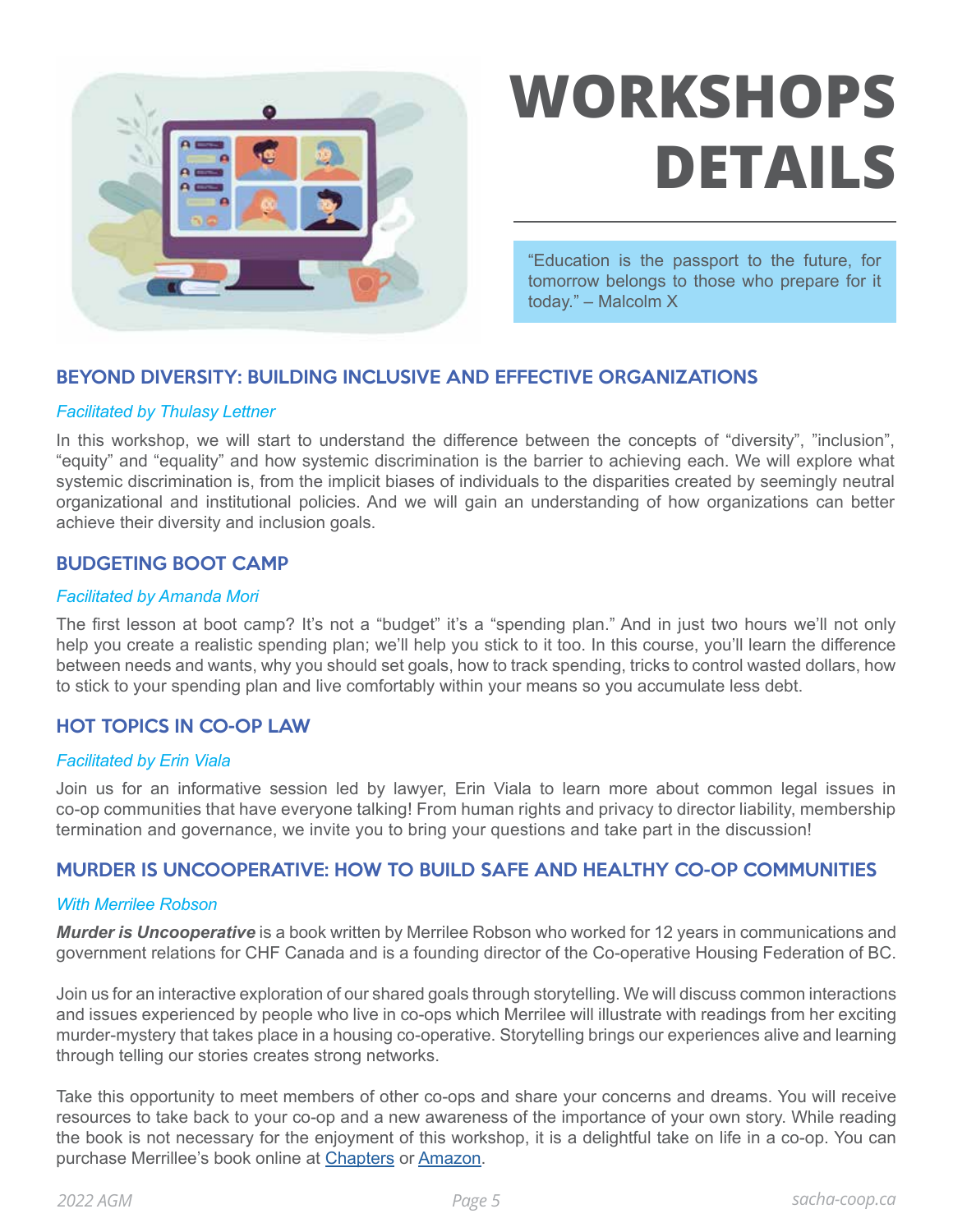# **MEET THE FACILITATORS**



## THULASY LETTNER

Thulasy works as an independent consultant on issues related to racial equity, organizational praxis, and systems change. Previously, Thulasy led an Anti-Racist Organizational Change (AROC) process to strengthen CommunityWise Resource Centre's capacity to address organizational racism and create greater racial equity and inclusion in Calgary's nonprofit sector. This work was recognized with a Canadian Race Relations Foundation Award of Excellence in the Community category in 2018. She identifies as a Sri Lankan Tamil Canadian, a child of immigrants, and a brown woman, as well as a weaver, birder, and unschooling mother. She has a BSc in Chemical Engineering from the University of Alberta.



### AMANDA MORI

Amanda Mori is a Stakeholder Relations Coordinator at Money Mentors for Central and Southern Alberta. You can usually find her out in the community talking about the importance of financial literacy and sharing ways on how to reduce debt. With a background in access to information and privacy (FOIP), her career expands over several industries including oil and gas, regulatory, and is currently working in the financial services sector. She enjoys making meaningful connections while talking about the importance of personal money management and the wise use of credit.



## MERRILEE ROBSON

When Merrilee Robson was still a university student, she had the opportunity to work with her neighbours to turn their rental building into a housing co-op. As there was little local help for BC housing co-ops at the time, she became a founding director of the Co-operative Housing Federation of BC and served two years as president. Merrilee worked for 12 years in communications and government relations for CHF Canada.



## ERIN VIALA

Erin Viala is a lawyer with HMC Lawyers in the commercial litigation department. Erin focuses on commercial debt recovery, insolvency, employment, and general commercial litigation. Erin has worked with housing co-operatives in southern Alberta on a wide variety of matters including employment, debt recovery, terminations, by-law review, corporate governance and construction.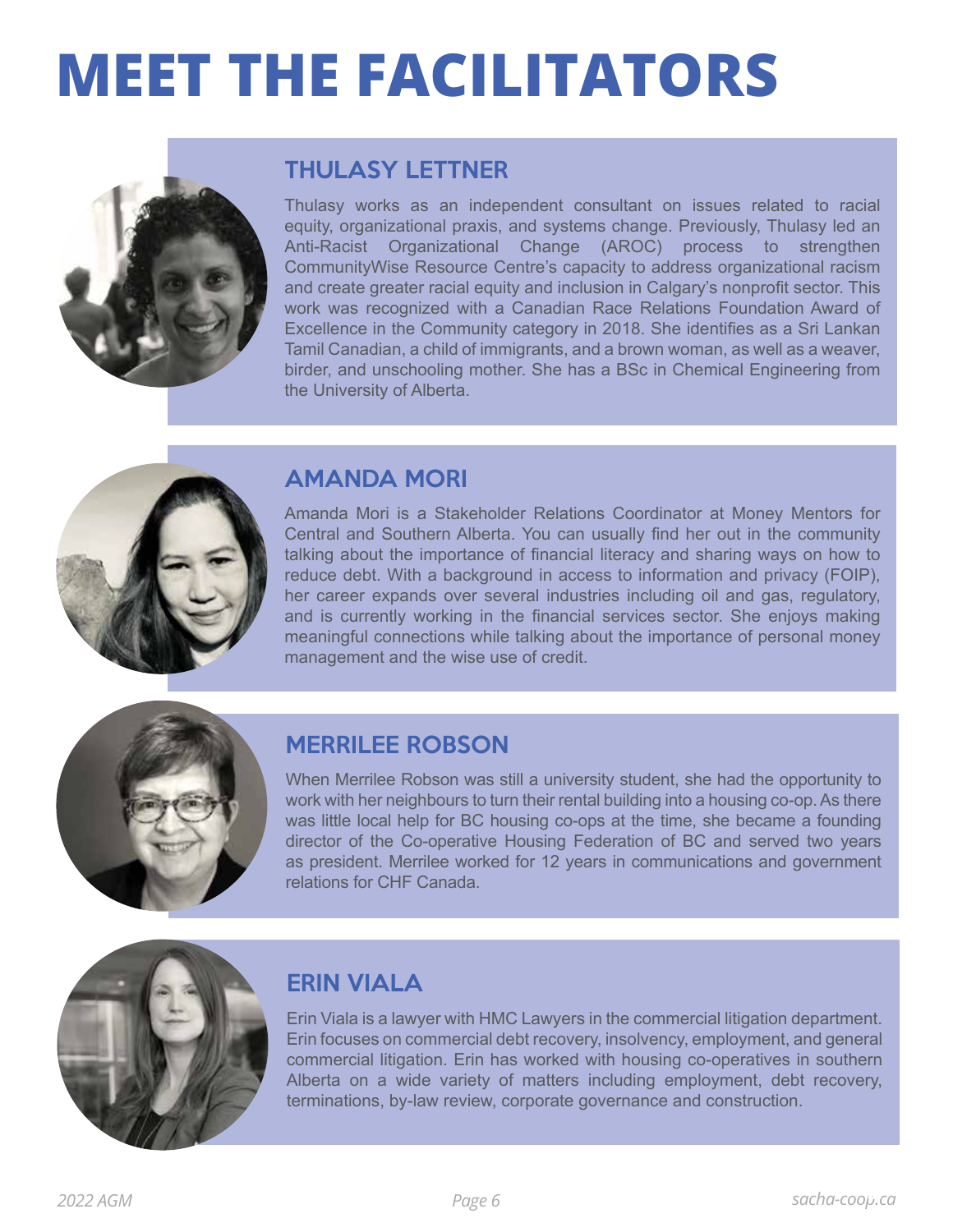

# **IMPORTANT MESSAGE**

#### Dear Board of Directors,

The Annual General Meeting (AGM) of SACHA is similar to your co-op's AGM – the audited financial statements are presented and elections are held. The issues facing co-ops today are increasingly complex and urgent. It is essential for all housing co-operatives in Southern Alberta to be well represented.

#### How does it benefit one of your members to serve on the SACHA Board?

- Your member receives a hands-on training course in good governance.
- Your member establishes a network of contacts with co-ops throughout Alberta and hears about best practices applied in other co-ops.

#### How does it benefit your Board when a member serves on the SACHA Board?

- Your member brings to you the knowledge and skills acquired while with SACHA.
- Your Board has access to a wider perspective on the issues you are dealing with and possible solutions to problems.

#### How does SACHA benefit when one of your members serve on our Board?

- Improved communication with individual co-ops helps SACHA provide more effective services.
- Wider representation gives SACHA board members varied skill sets and creative ideas for problem solving.

The number and scope of maintenance and renovation demands are increasing. The changing demographics among members are raising questions about accommodation. The operating agreements of many co-ops are coming to an end and Boards will be solely responsible for multi-million dollar housing complexes.

SACHA was founded to provide education and support to our member co-ops. Our goal is to build strong, sustainable housing co-operatives. Together we are stronger.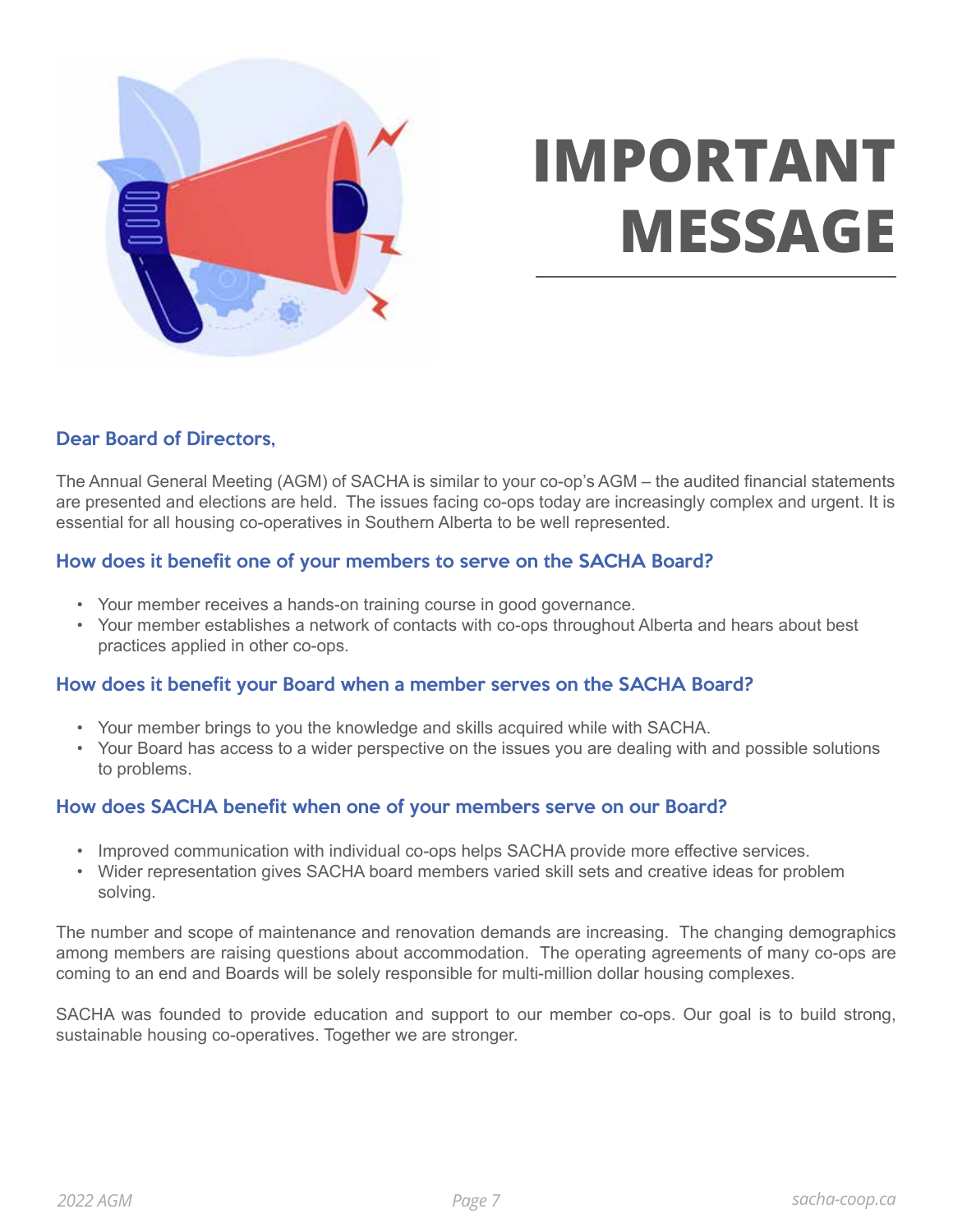# <span id="page-7-0"></span>**2022 ELECTION**

There are three positions up for election at the AGM on **April 23, 2022**. Those who's terms are ending at this AGM are still eligible to stand for re-election and all are running. Two of the positions are for two-year terms and one position is the completion of the last half of a two-year term. Nominations are to be made in writing and submitted to the Nominating Committee, the Board of Directors, or the SACHA office 14 calendar days before the meeting. Anyone who cannot attend will need to submit written acceptance of nomination and a completed *Member-In-Good Standing* form *(on the next page)* before the meeting. If you plan on attending the meeting, please bring a completed member-in-good standing form with you.

### Would You Make A Good SACHA Director?

- Are a member in good standing in your co-op.
- Can carry out the responsibilities of the Board, as set out in the job description and Bylaws.
- Can maintain confidentiality.
- Support the co-op philosophy and want to have a positive, hands-on influence on co-op housing in Southern Alberta.
- Represent an auxiliary member organization.

### What Would Be Involved?

- Attendance at Board and Members' Meetings; the Board meets at least nine times a year and there are a minimum of two Member meetings a year.
- Acceptance of the role of liaison to a committee.

### From SACHA's Bylaws

#### **6. BOARD OF DIRECTORS**

#### **6.1 DIRECTION AND SUPERVISION**

a) The primary role of the Board is to oversee and direct the business of the federation, determine policy and direction through leadership, planning and sound financial management.

b) The Board can exercise all of SACHA's powers except those that members must exercise at general meetings.

c) The Board can delegate powers to committees or to staff except as noted in the Act.

#### **6.2 DUTIES OF DIRECTORS**

Duties are noted in a job description approved by ordinary resolution at a Board meeting.

#### **YOU ARE ELIGIBLE IF YOU: YOU ARE NOT ELIGIBLE IF YOU:**

- Are not bondable.
- Are currently bankrupt.
- Have served three consecutive terms of two years each on SACHA's Board, unless there has been at least a one year break.
- Are a regular employee of SACHA.
- Are a staff member of a housing co-op.
- Actively taking part in the board's decision making by preparing for meetings and contributing to discussions.
- Listening to and respecting the opinions of others.

#### **6.3 MANAGEMENT REVIEW**

The Board must regularly review the management and administration structures of SACHA as noted in the Board job description.

#### **6.4 OTHER BOARD RESPONSIBILITIES:**

The Board has the following extra responsibilities:

- It makes contracts and handles other business.
- It makes decisions based on members' direction and must consult members whenever it is reasonable to do so.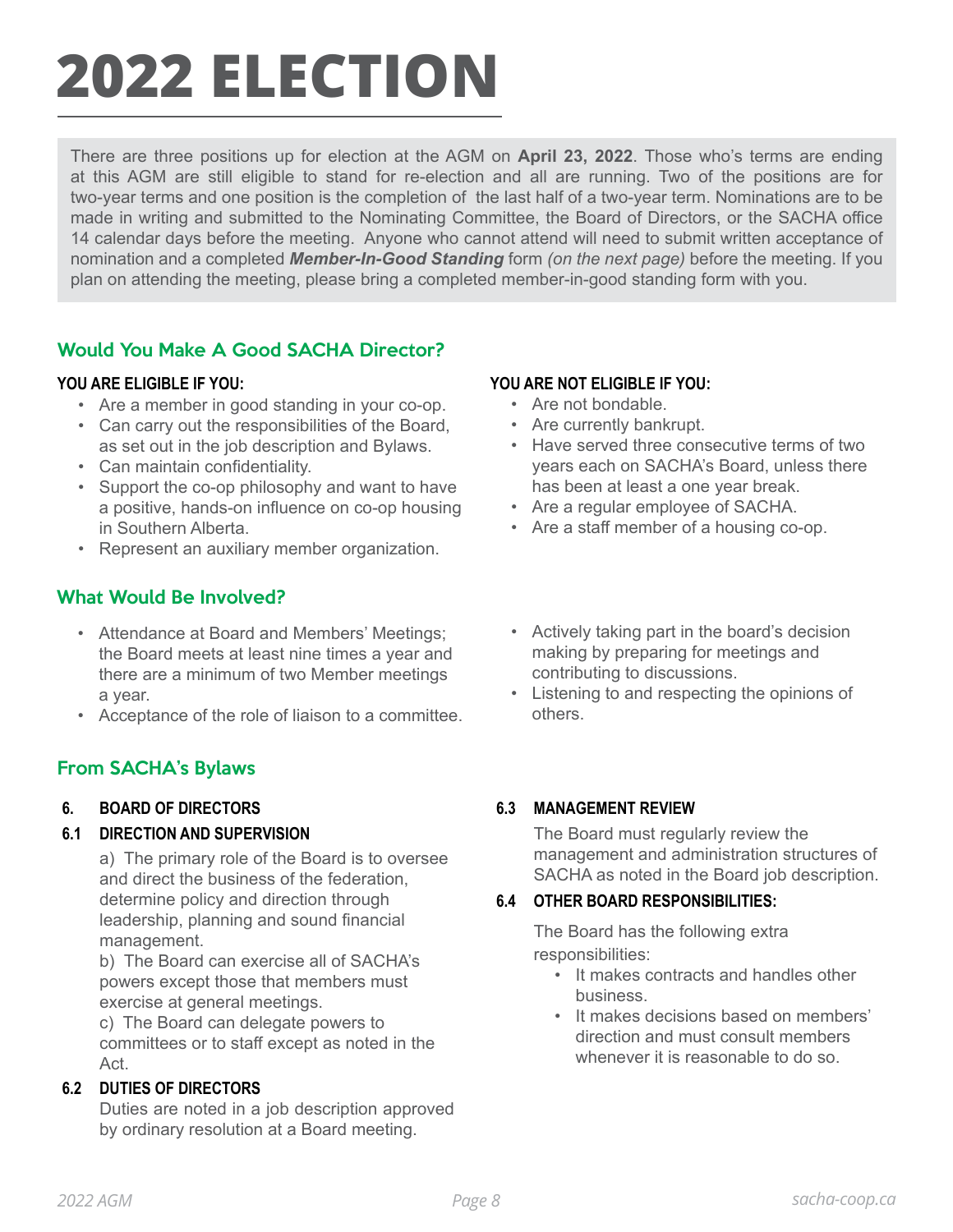

# **MEMBER IN GOOD STANDING**

SOUTHERN ALBERTA CO-OPERATIVE HOUSING ASSOCIATION Confirmation of Good Standing of Candidates for the Board of Directors

*(Name of member organization)*

I declare that **I** declare that **the substantial contract of the "SACHA Member") is a member of the** 

Southern Alberta Co-operative Housing Association ("SACHA"). On behalf of the SACHA member, I confirm

that  $\rule{1em}{0.15mm}$  (the "Candidate") is a member in good standing.

**DEFINITION** 

For the purposes of this declaration, I understand that "good standing" means that **the Candidate** does not owe any money to any housing co-operatives other than scheduled future payments towards the purchase of shares; current month's housing charges; or any other amount not exceeding one month's housing charges and for which a repayment agreement with the co-operative is in place.

**For the duration of any term served by the Candidate on the SACHA board, the SACHA Member undertakes to notify SACHA immediately should the Candidate no longer be a member in good standing, or staff of the SACHA Member.**

| Per: |                                               | Per: |                                               |
|------|-----------------------------------------------|------|-----------------------------------------------|
|      | (Signature of duly authorized representative) |      | (Signature of duly authorized representative) |
|      | (Print Name)                                  |      | (Print Name)                                  |
|      | (Title)                                       |      | (Title)                                       |
|      | (Date)                                        |      | (Date)                                        |

### **Confirmation by Candidate**

I confirm that I do not owe any money (as described above) to any housing co-operative. And that I have no notice outstanding against me from the housing co-operative in which I live.

*(Name of Candidate) (Signature)*

Per: \_\_\_\_\_\_\_\_\_\_\_\_\_\_\_\_\_\_\_\_\_\_\_\_\_\_\_\_\_ Per: \_\_\_\_\_\_\_\_\_\_\_\_\_\_\_\_\_\_\_\_\_\_\_\_\_\_\_\_\_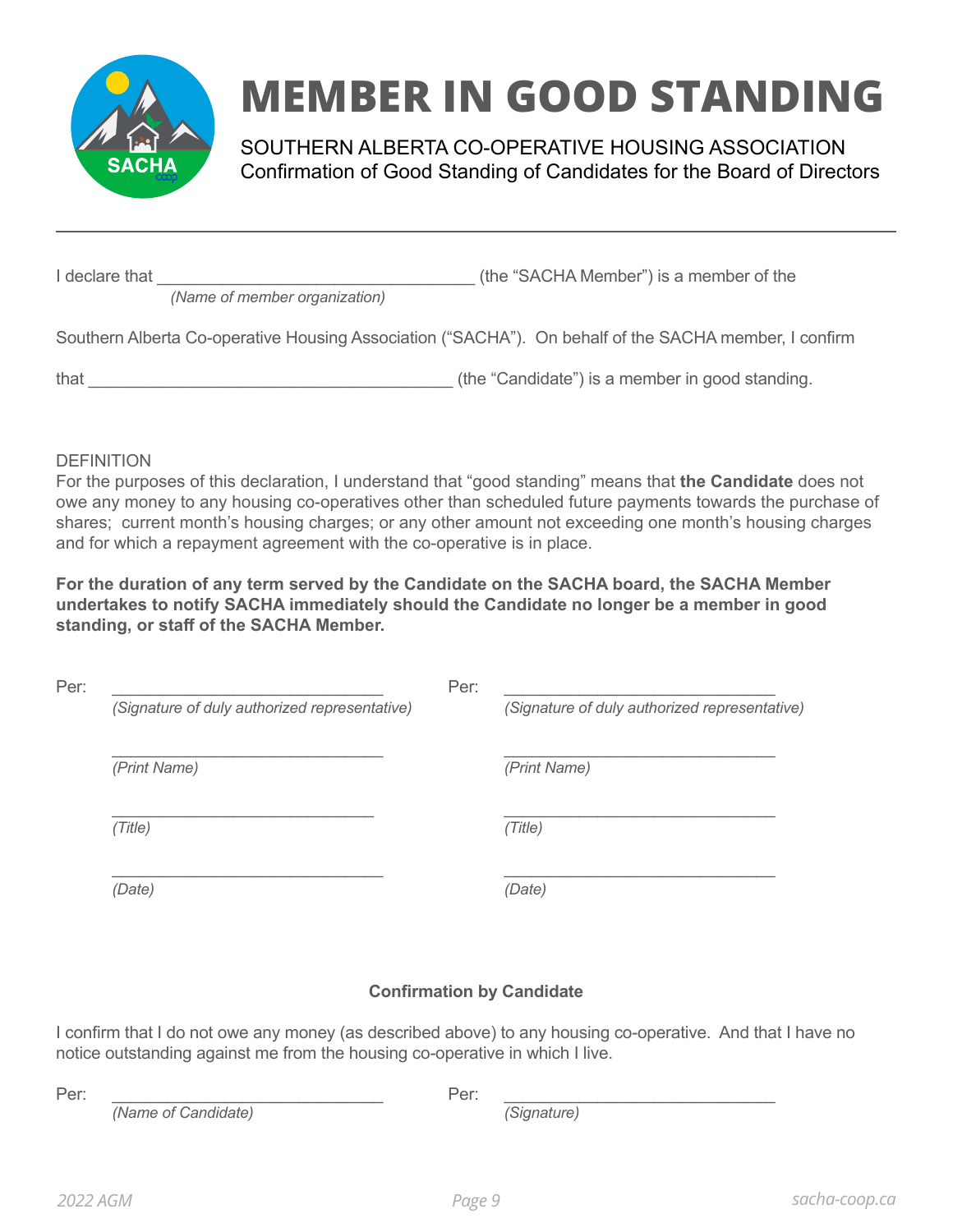# <span id="page-9-0"></span>**MINUTES OF THE SGM NOV.27, 2021**

### **ATTENDANCE**

- **• Members, delegates & staff**: Eight members and six delegates representing five member co-ops. Simon Ackerman (Alberta 75), Darlene Gogol (Springhill Ranch), Ron McGregor (Liberty), Jan Reid (Clearview), Solafa Ahmed (Whippletree West), Nuwasir Arham (Springhill Ranch), Erik Ravnic (AB 75), Roxanne Boomer (AB 75)
- **• SACHA Board**: Isabel Ciok, Linda Bouchard, Scott Morgan
- **• SACHA Staff**: Brenda Davies, Sarah Woren, Bridgit Kong, Courtney Hall, Della Brown

#### 1. CALL TO ORDER, OPENING REMARKS, INTRODUCTIONS & IDENTIFICATION OF VOTING DELEGATES

Linda Bouchard, Treasurer for the SACHA Board of Directors and member of Springhill Ranch, facilitated the meeting. She welcomed everyone and called the meeting to order at 9:14 am. She thanked everyone for attending the meeting. Linda noted the reason for this meeting is to set the budget and dues for upcoming financial year.

**Quorum:** Established as there were more than the minimum required three members in attendance.

#### 2. AGENDA APPROVAL

#### **M/S/C Darlene Gogol (Springhill Ranch)/Simon Ackerman (AB 75)**

**"that the proposed agenda be approved."**

### 3. APPROVAL OF MINUTES OF AGM: May, 1 2021

**M/S/C Darlene Gogol (Springhill Ranch)/Ron McGregor (Liberty)**

**"that the minutes of the May 1, 2021 Annual General Meeting be approved."**

#### 4. REPORT FROM THE BOARD OF DIRECTORS

Isabel Ciok reported the following: *Overview:*

- Very thankful for the co-ops that are with SACHA
- Special thank you to SACHA staff and Board members for all the hard work
- There has been no slow down in request for services
- Recognition of losses for all brought on by the COVID-19 pandemic

#### **M/S/C Darlene Gogol (Springhill Ranch)/ Ron McGregor (Liberty)**

#### **"to receive the Board of Directors report"**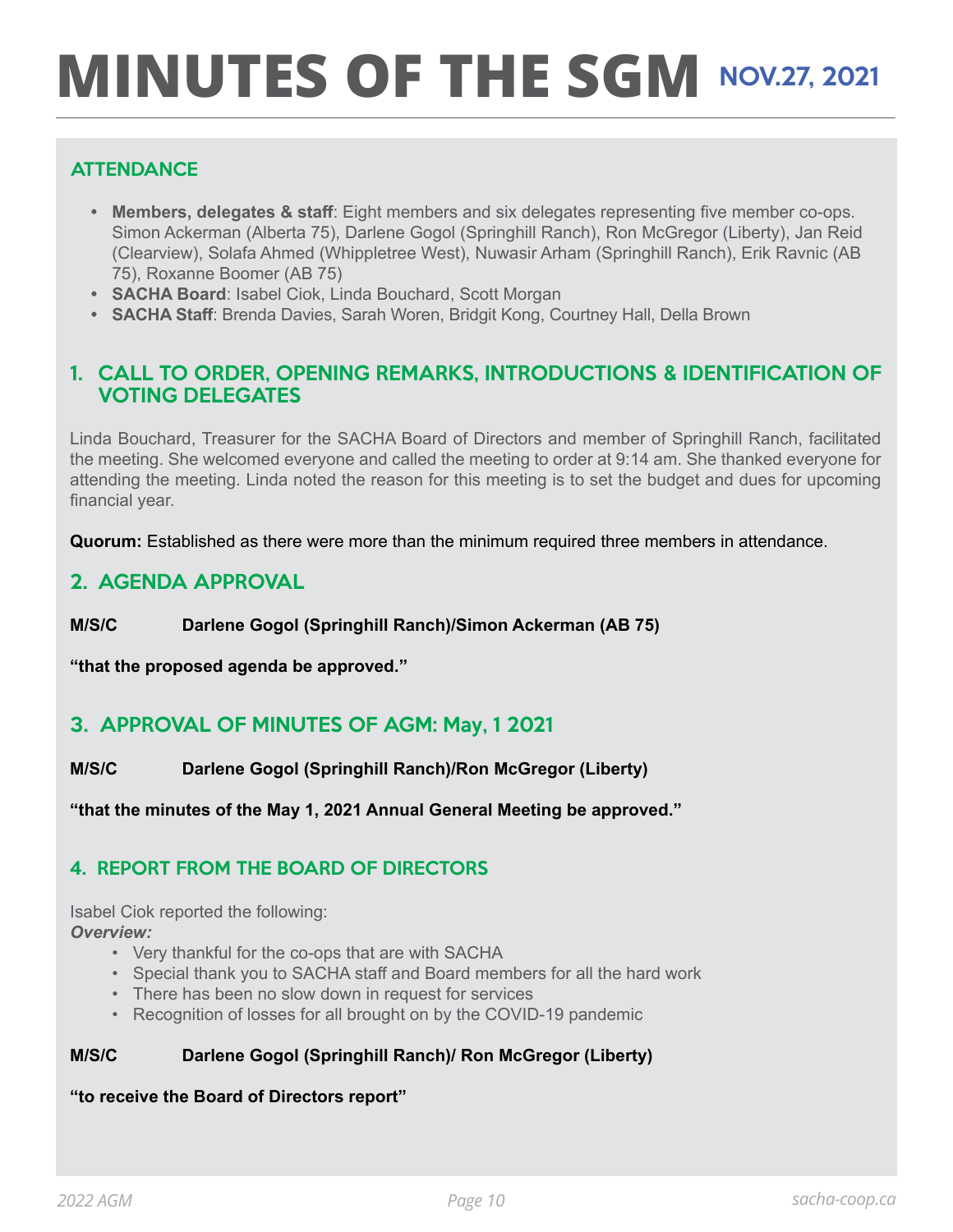Brenda Davies reported the following:

*Overview:*

- Brenda did a presentation on what SACHA does for your housing co-op and for co-op members
- A question and answer period followed

#### **M/S/C Jan Reid (Clearview)/Solafa Ahmed (Whippletree West)**

**"to receive the Executive Director's report"**

#### 5. FINANCIAL RESOLUTIONS

Linda Bouchard presented the proposed budget. *Overview:*

- There is no increase in dues proposed for the 2022 year
- Linda went over the proposed budget line by line
- Question and answer period followed

#### **M/S/C Darlene Gogol (Springhill Ranch)/Simon Ackerman (AB 75)**

**"that the proposed SACHA 2022 membership dues be approved."**

**M/S/C Darlene Gogol (Springhill Ranch)/Jan Reid (Clearview)**

**"the proposed 2022 member dues for Auxiliary members be approved."**

**M/S/C Darlene Gogol (Springhill Ranch)/Ron McGregor (Liberty)**

**"that the proposed 2022 budget be approved."**

**• Surplus Allocation**

**M/S/C Jan Reid (Clearview)/Simon Ackerman (AB 75)**

**"that the Board of Directors be authorized to allocate any surplus to the replacement reserves."**

#### 6. NEW BUSINESS

There is no new business.

#### ADJOURNMENT

Linda Bouchard thanked everyone for attending. There being no further business, the following motion was made:

#### **M/S/C Darlene Gogol (Springhill Ranch), Jan Reid (Clearview)**

#### **"that the meeting adjourn."**

The meeting adjourned at 10:05 am

Respectfully submitted by Sarah Woren.